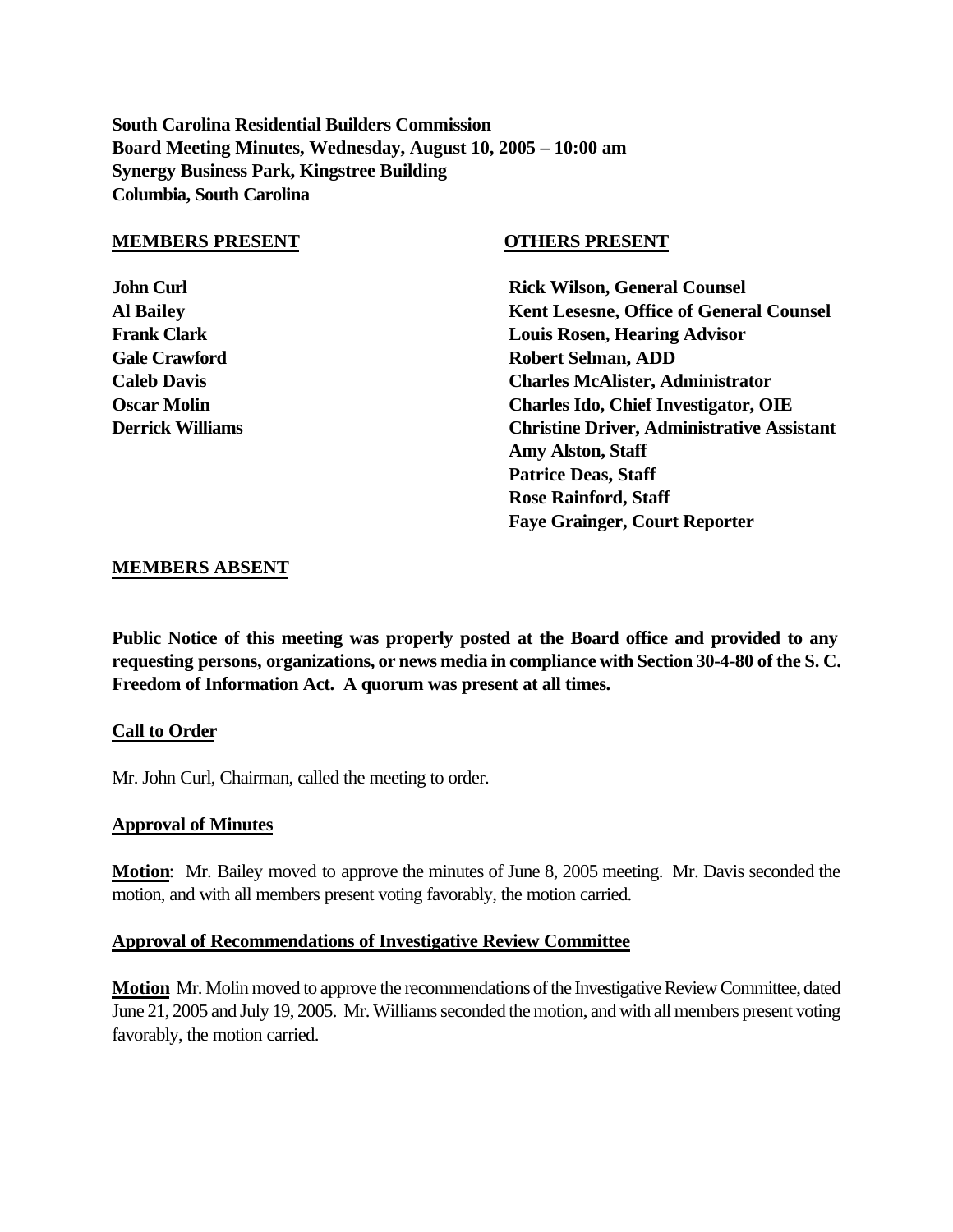# **South Carolina Residential Builders Commission Board Meeting Minutes, Wednesday, August 10, 2005 Page 2 of 5**

#### **Approval of Recommendations of the Administrative Hearing Officer for Citation Hearing**

**Motion**: Mr. Bailey moved to approve the recommendations of the Administrative Hearing Officer for Citation Hearing, dated June 20, 2005. Ms. Crawford seconded the motion, and with all members present voting favorably, the motion carried.

**Motion**: Mr. Molin moved to approve the recommendations of the Administrative Hearing Officer for Citation hearing, dated July 18, 2005. Mr. Bailey seconded the motion, and with all members present voting favorably, the motion carried.

## **Call to Order**

Mr. Derrick Williams, Vice Chairman, called the meeting to order to vote on the recommendations of the Administrative Hearing Officer for Panel Hearings, dated June 23, 2005, July 6, 2005 and July 21, 2005.

## **Approval of Recommendations of Administrative Hearing Officer for Panel Hearings for June 23, 2005, July 6, 2005 and July 21, 2005**

**Motion**: Ms. Crawford moved to approve the recommendations of the Administrative Hearing Officer for Panel Hearings, dated June 23, 2005, July 6, 2005 and July 21, 2005. Mr. Davis seconded the motion, and with all members present voting favorably, the motion carried.

Mr. John Curl recused himself from voting because he was the hearing officer in this matter.

# **Contested Recommendation of Administrative Hearing Officers for Panel Hearing for June 23, 2005**

Dennis Keisler – Mr. Kent Lesesne informed the Commission that Mr. Dennis Keisler has contested the Administrative Hearing Officer's recommendation that was held on June 23, 2005, as a result of a complaint. Mr. Keisler was a specialty contractor with one of his classifications being roofing, however, he was not bonded. There were several leaks throughout the roof and the job exceeded Five Thousand Dollars. Mr. Keisler was charged with the roof not meeting code and exceeding his monetary limitations of his registration by taking the job over Five Thousand Dollars without being bonded. Hearing Officer's recommendation was that Mr. Keisler be given thirty days to make the corrections to the roof or pay a fine of Seven Thousand Five Hundred Dollars. The state believes that the recommendation based on the evidence and testimony was appropriate and asks that the Commission adopt this recommendation as a Final Order of the Commission.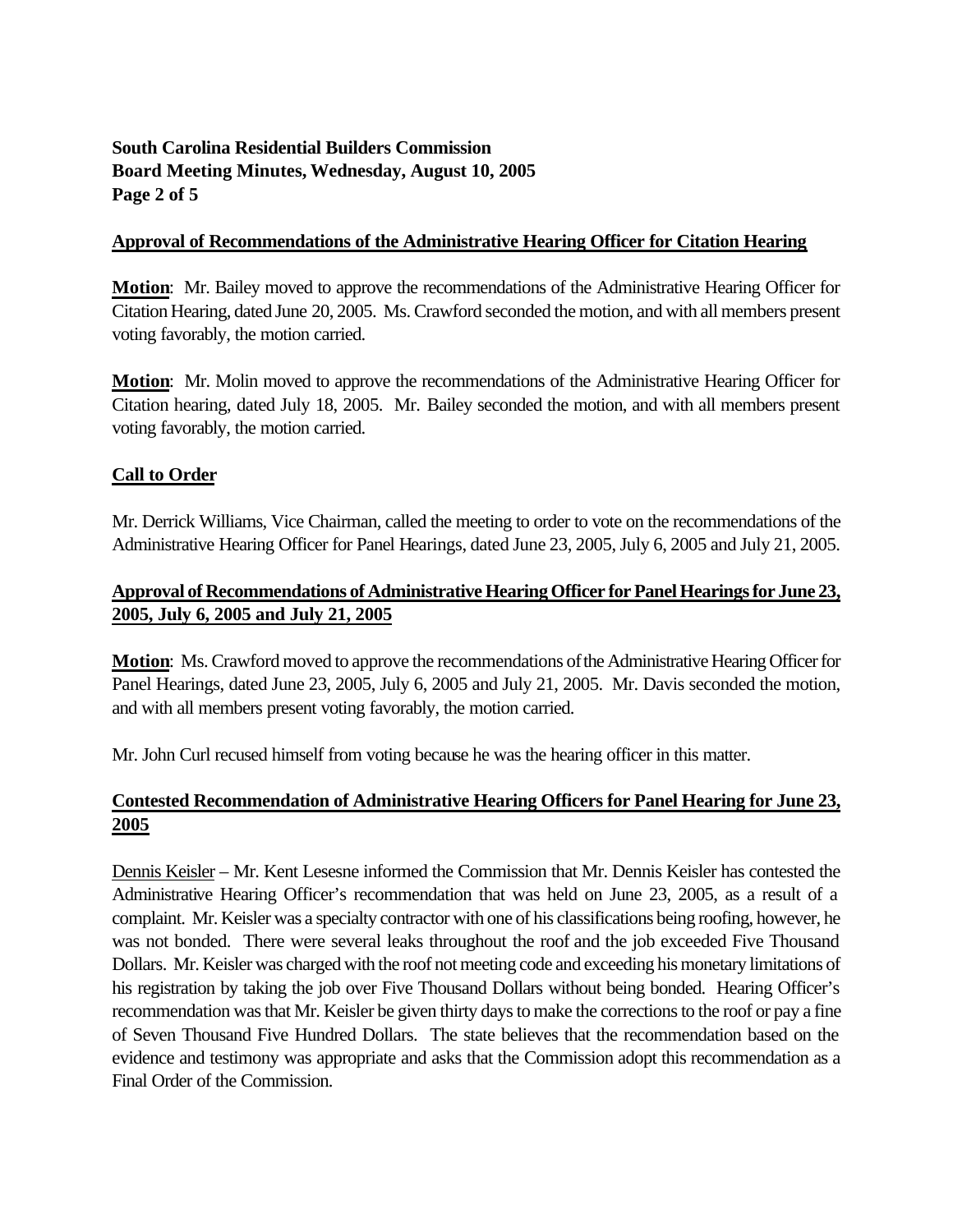# **South Carolina Residential Builders Commission Board Meeting Minutes, Wednesday, August 10, 2005 Page 3 of 5**

Mr. Keisler stated that he is guilty of the charges as set forth in the Hearing Officer's Recommendation, and he is requesting that someone give him a list of what needs to be done concerning the leaks in the roof. Mr. Keisler also requested that the fine be reduced in this matter in order to make the repairs.

**Motion**: Mr. Bailey moved to deny Mr. Keisler's request for a reduction of the fine and affirm the Hearing Officer's Recommendation. Mr. Molin seconded the motion, and with all members present voting favorably, the motion carried.

## **Approve Recommendations of Administrator for Bond Claims**

**Motion**: Ms. Crawford moved to approve the recommendations of the Administrator for Bond Claims. Mr. Bailey seconded the motion, and with all members present voting favorably, the motion carried.

## **Request for Owner/Builder Exemption**

Ricky R. Reeh– Mr. McAlister informed the Commissioners that Mr. Reeh is requesting an owner/builder exemption. Mr. Reeh remodeled his home under an owner/builder permit and it has been less than two years and he must sell his home.

Mr. Reeh informed the Commission that he has filed for divorce and must sell his home. Mr. Reeh is asking the Commission to waive the owner/builder exemption and allow him to build his own home in order to provide a home for his family.

**Motion**: Ms. Crawford made a motion to approve Mr. Reeh request to apply for an owner/builder permit. Mr. Bailey seconded the motion, and with all members present voting favorably, the motion carried.

## **New Business**

**Election of Officer – Secretary** - Mr. McAlister informed the Commissioner that they needed to elect a new Secretary, due to the fact, that Mr. Mungo is no longer a Commission.

**Motion**: Mr. Davis moved to elect Frank Clark as Secretary for the Commission. Mr. Molin seconded the motion, and with all members present voting favorably, the motion carried.

## **Election of Hearing Officer for Administrative Hearings**

Mr. McAlister informed the Commissioners that they needed another person to serve as an Administrative Hearing Officer in case Mr. Curl is not available for an Administrative Hearing.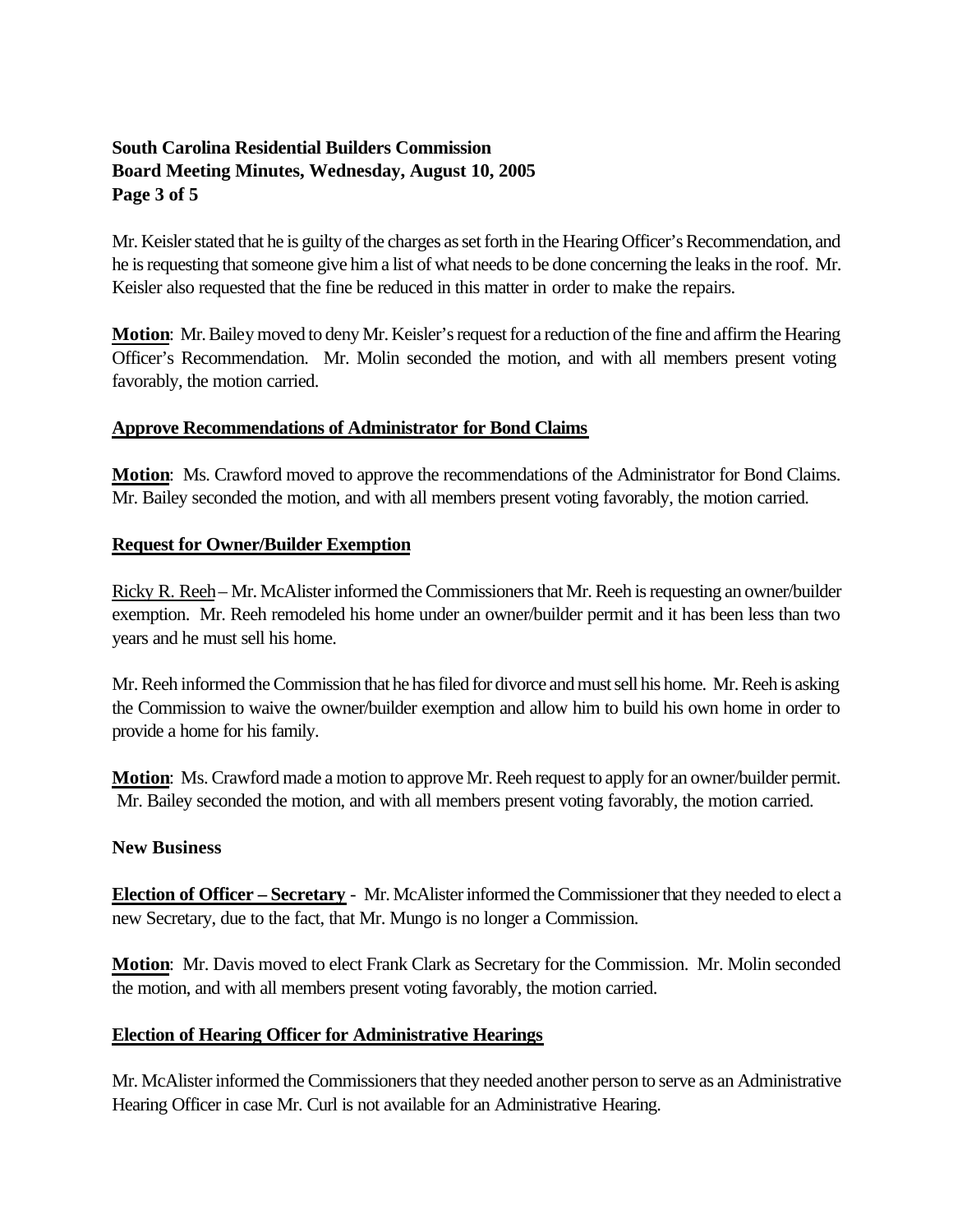# **South Carolina Residential Builders Commission Board Meeting Minutes, Wednesday, August 10, 2005 Page 4 of 5**

**Motion**: Mr. Davis moved to appoint Frank Clark as an Administrative Hearing Officer for Administrative Hearings in the absence of Mr. Curl. Mr. Bailey seconded the motion, and with all members present voting favorably, the motion carried.

**Discussion of Financial Statement** – Mr. McAlister informed the Commission that when the law was rewritten, the financial statement details were deleted. However acceptable provision of a financial statement needs to be established by the Commission order for staff to review and approve appropriate applications.

**Policy**: Ms. Crawford moved to allow staff to approve reviewed financial statements that demonstrate a net worth of not less than seventy-five thousand dollars of which at least fifteen thousand dollars must be in cash or cash equivalents from a licensed practitioner a Certified Public Accountant or a Public Accountant. Mr. Clark seconded the motion, and with all members present voting favorably, the motion carried.

**Discussion of Two-Year License** – Mr. McAlister stated that staff is looking into moving forward with a two-year license period. Staff will bring before the Commission a recommendation and plan for approval.

**Motion**: Mr. Clark moved to have staff prepare a recommendation and plan for a two-year license period. Mr. Davis seconded the motion, and with all members present voting favorably, the motion carried.

## **Unfinished Business**

Mr. McAlister presented to the Commission a copy of the rewrite of the Engine Bill H3781 for review. Mr. Selman asked that the Commissioner's read the Bill and set a date and time to meet and discuss their concerns with the Bill.

Mr. McAlister informed the Commissioner that the NASCLA Convention will meet in Utah on September 27,2005 through October 1, 2005, and the Administrator and two board members may attend.

## **Adjournment**

There being no further business, the business meeting for August 10, 2005, concluded at 11:35 a.m.

# **The next scheduled board meeting will be held on September 14, 2005, at 10:00 a.m. Synergy Business Park, Kingstree Building, Room 108. (Note: Subject to Change**